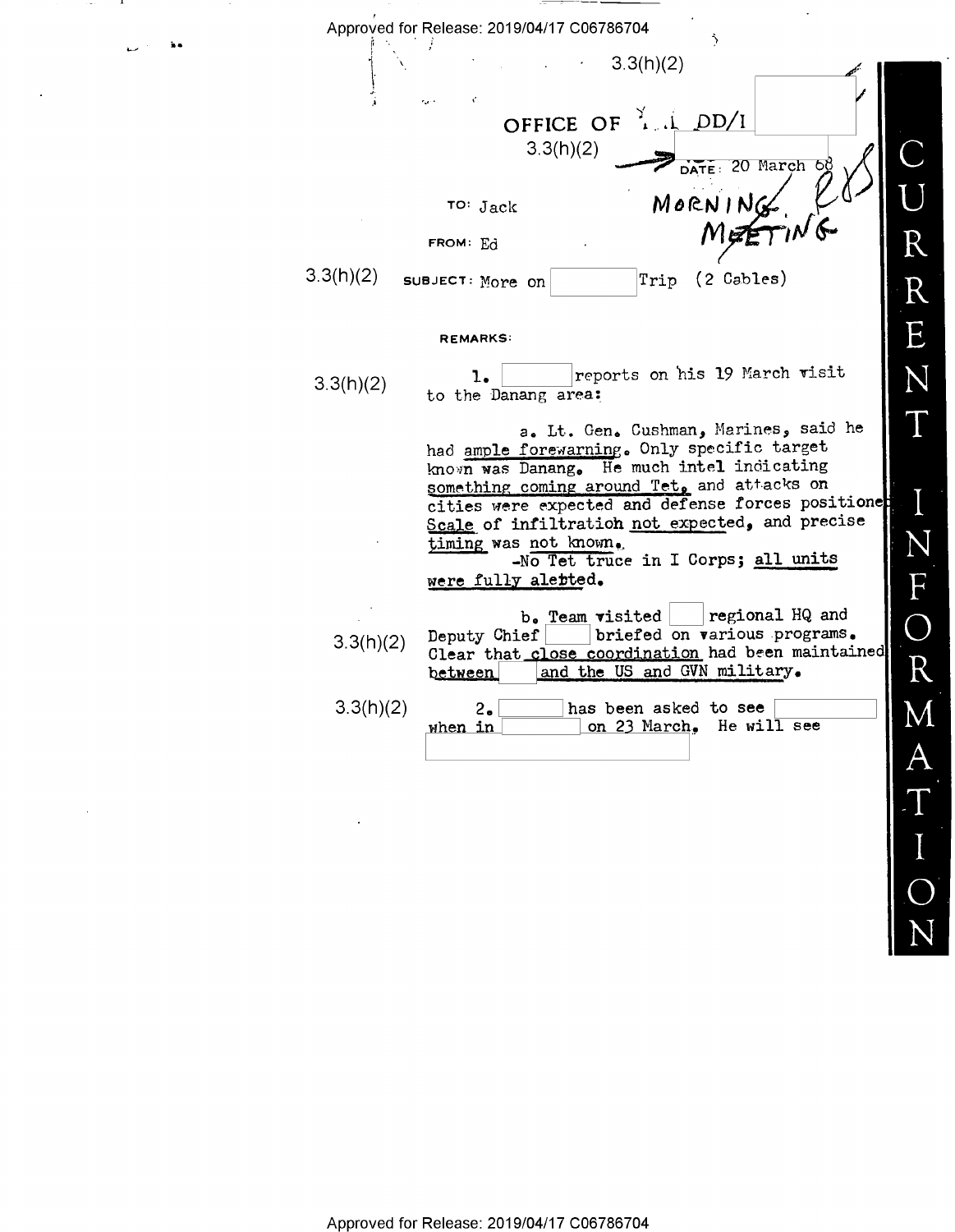| <b>ABLE SECRETARIAL DISSEMINATION</b><br><b>ERSON/UNIT NOTIFIED</b> | <b>CLASSIFIED MESSAGE</b><br>TOTAL COPIES ' 7<br><b>GROUP 1</b>                 |                         | ROUTING AND/OR INITIALS - SEEN BY<br>6 |        |           |
|---------------------------------------------------------------------|---------------------------------------------------------------------------------|-------------------------|----------------------------------------|--------|-----------|
|                                                                     | SECREI<br><b>EYCLODED FROM AUTOMATIC</b><br>DOWNCRADING AND<br>(When Filled In) | z                       |                                        |        |           |
|                                                                     | DECLASSIFICATION                                                                | з                       | 8                                      |        |           |
|                                                                     | REPRODUCTION OF THIS COPY PROHIBITED                                            |                         | 9                                      |        |           |
| <b>DVANCE COPY</b><br><b>SLOTTED</b><br><b>ISSUED</b>               | INDEX: $\Box$ YES $\Box$ NO                                                     | 5                       | 10                                     |        |           |
|                                                                     | CLASSIFY TO FILE NO.                                                            |                         |                                        | FileVN |           |
|                                                                     | X-REF TO FILE NO.                                                               |                         |                                        |        |           |
| <b>ISSEM BY</b>                                                     | FILE RID <b>RET. TO</b>                                                         | <b>BRANCH</b> $\square$ | DESTRON_SIG.                           |        |           |
| CTION<br><b>RID COPY</b>                                            | INFO:<br>VR DCI DIDCI, DOP, CSRF, DDI, CSAVA<br>FILE,                           |                         |                                        |        |           |
| 20a                                                                 |                                                                                 |                         |                                        |        |           |
| $E'$ T                                                              | 200435Z MAR 68 CITE SAIGON<br>0191                                              |                         |                                        |        |           |
| DIRECTOR INFO                                                       |                                                                                 |                         | 20 Nat 68 11 7 3 8 9 5                 |        | 3.3(h)(2) |
|                                                                     | $\mathbb{R}^2$                                                                  |                         |                                        |        | 3.3(h)(2) |

ON 19 MARCH. BRIEFING AT CORPS VIETNAM, AND REGION I III MAF WAS CONDUCTED BY LG CUSHMAN AND STAFF, INCLUDING MG ROBERTSON, CG I MARDIV.

IN SUMMARY, GENERAL CUSHMAN FELT HE HAD AMPLE  $2<sub>o</sub>$ FOREWARNING; WAS ABLE TO KEEP UP WITH MOVEMENTS OF HOSTILE ELEMENTS, AND ACTED ACCORDINGLY. ALL AGREED THAT, ASIDE FROM DANANG, SPECIFIC VC TARGETS WERE NOT KNOWN, ALTHOUGH THERE WAS A GREAT DEAL OF INTELLIGENCE INDICATING SOMETHING WAS COMING AROUND TET. GENERAL CUSHMAN NOTED THAT ATTACKS ON CITIES WERE EXPECTED. DEFENSE FORCES HAD BEEN POSITIONED, HOWEVER, TO DEAL WITH DIRECT ATTACKS (FORCES WERE STATIONED ABOUT 3 KILOMETERS OUTSIDE CITIES). INFILTRATION WAS NOT ANTICIPATED ON THE SCALE USED BY THE VC.

3. AS FOR DANANG, IT HAD BEEN CLEAR FOR SOMETIME THAT THE CITY WOULD BE THE  $3.3(h)(2)$ 

 $3.3(h)(2)$ 

**SECRI**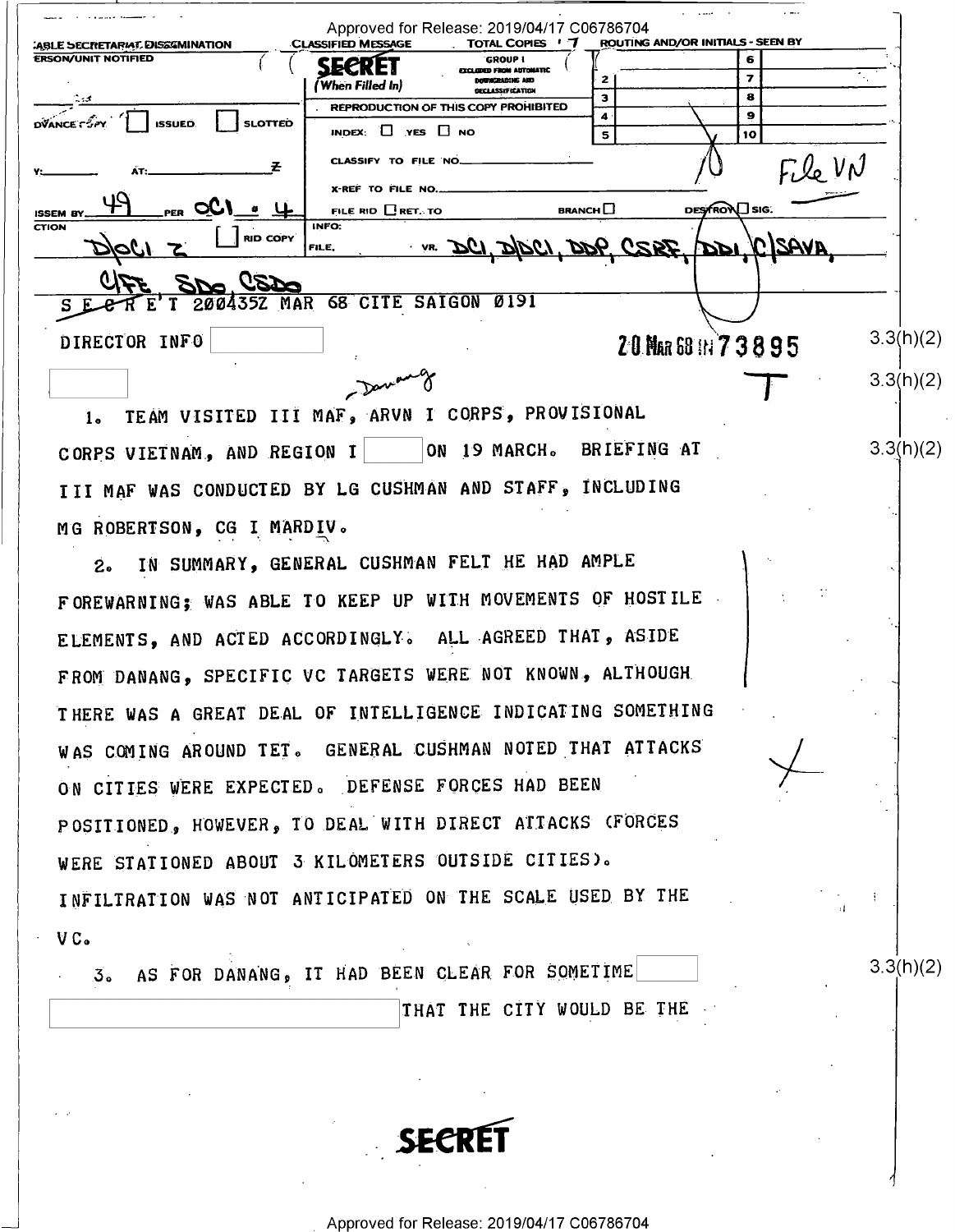Approved for Release: 2019/04/17 C06786704

| <b>CABLE SECRETARIAT DISSEMINATION</b>                                                                                                                                                                                                                                                                                                       | <b>CLASSIFIED MESSAGE</b><br>TOTAL COPIES                      | ROUTING AND/OR INITIALS - SEEN BY           |
|----------------------------------------------------------------------------------------------------------------------------------------------------------------------------------------------------------------------------------------------------------------------------------------------------------------------------------------------|----------------------------------------------------------------|---------------------------------------------|
| <b>PERSON/UNIT NOTIFIED</b>                                                                                                                                                                                                                                                                                                                  | <b>GROUP!</b><br><b>SECRET</b><br>EXCLUDED FROM AUTOMATIC      | 6                                           |
|                                                                                                                                                                                                                                                                                                                                              | DOWNGRADING AND<br>(When Filled In)<br><b>DECLASSIFICATION</b> | 2<br>7                                      |
|                                                                                                                                                                                                                                                                                                                                              | REPRODUCTION OF THIS COPY PROHIBITED                           | з<br>8                                      |
| <b>ADVANCE COPY</b><br><b>ISSUED</b><br><b>SLOTTED</b>                                                                                                                                                                                                                                                                                       |                                                                | 9<br>4                                      |
| P,                                                                                                                                                                                                                                                                                                                                           | INDEX: $\Box$ YES $\Box$ NO                                    | 5<br>10                                     |
| $\rightarrow$ BY:<br>$AT:$ $\frac{1}{2}$ $\frac{1}{2}$ $\frac{1}{2}$ $\frac{1}{2}$ $\frac{1}{2}$ $\frac{1}{2}$ $\frac{1}{2}$ $\frac{1}{2}$ $\frac{1}{2}$ $\frac{1}{2}$ $\frac{1}{2}$ $\frac{1}{2}$ $\frac{1}{2}$ $\frac{1}{2}$ $\frac{1}{2}$ $\frac{1}{2}$ $\frac{1}{2}$ $\frac{1}{2}$ $\frac{1}{2}$ $\frac{1}{2}$ $\frac{1}{2}$ $\frac{1}{$ | CLASSIFY TO FILE NO.                                           |                                             |
|                                                                                                                                                                                                                                                                                                                                              | X-REF TO FILE NO.                                              |                                             |
|                                                                                                                                                                                                                                                                                                                                              | FILE RID $\Box$ RET. TO                                        | <b>BRANCH</b> $\Box$<br>DESTROY $\Box$ SIG. |
| <b>ACTION</b><br><b>RID COPY</b>                                                                                                                                                                                                                                                                                                             | INFO:                                                          |                                             |
|                                                                                                                                                                                                                                                                                                                                              | FILE,<br>VR.                                                   |                                             |
|                                                                                                                                                                                                                                                                                                                                              |                                                                |                                             |
|                                                                                                                                                                                                                                                                                                                                              |                                                                |                                             |
| PAGE 2 SAIGON 0191 S E C R E T                                                                                                                                                                                                                                                                                                               |                                                                |                                             |
|                                                                                                                                                                                                                                                                                                                                              | TARGET OF AN ATTACK: BUT AGAIN, THE PRECISE TIMING WAS         |                                             |

NOT KNOWN.

4. THERE WERE ONLY TWO KNOWN REPORTS OF CIVILIANS VOLUNTEERING INFORMATION. GENERAL CUSHMAN NOTED, HOWEVER, THAT VILLAGERS HAD NO MEANS OF COMMUNICATING ONCE THE VC HAD MOVED IN.

5. THERE WAS NO TET TRUCE IN I CORPS AND ALL UNITS, INCLUDING ARVN AND ROK MARINES, WERE ON FULL ALERT STATUS. GENERAL CUSHMAN FEELS COOPERATION AMONG THE INTELLIGENCE. SERVICES IN THE CORPS AREA WAS GOOD.

6. THE III MAF G-3 SAID HE FELT HE HAD AMPLE INTELLIGENCE FOR HIS PURPOSES. BOTH HE AND GENERAL ROBERTSON NOTED THAT IT IS IMPOSSIBLE TO SPREAD FORCES TO COVER ALL POSSIBLE TARGETS WHEN EXACT ENEMY INTENTIONS ARE NOT KNOWN.

| MEMBERS OF THE TEAM VISITED        | 3.3(h)(2) |
|------------------------------------|-----------|
| BRIEFED ON THE FOLLOWING PROGRAMS: |           |
|                                    |           |
|                                    |           |
|                                    | 3.3(h)(2) |
|                                    |           |



Approved for Release: 2019/04/17 C06786704

 $\left( \frac{1}{2} \right)$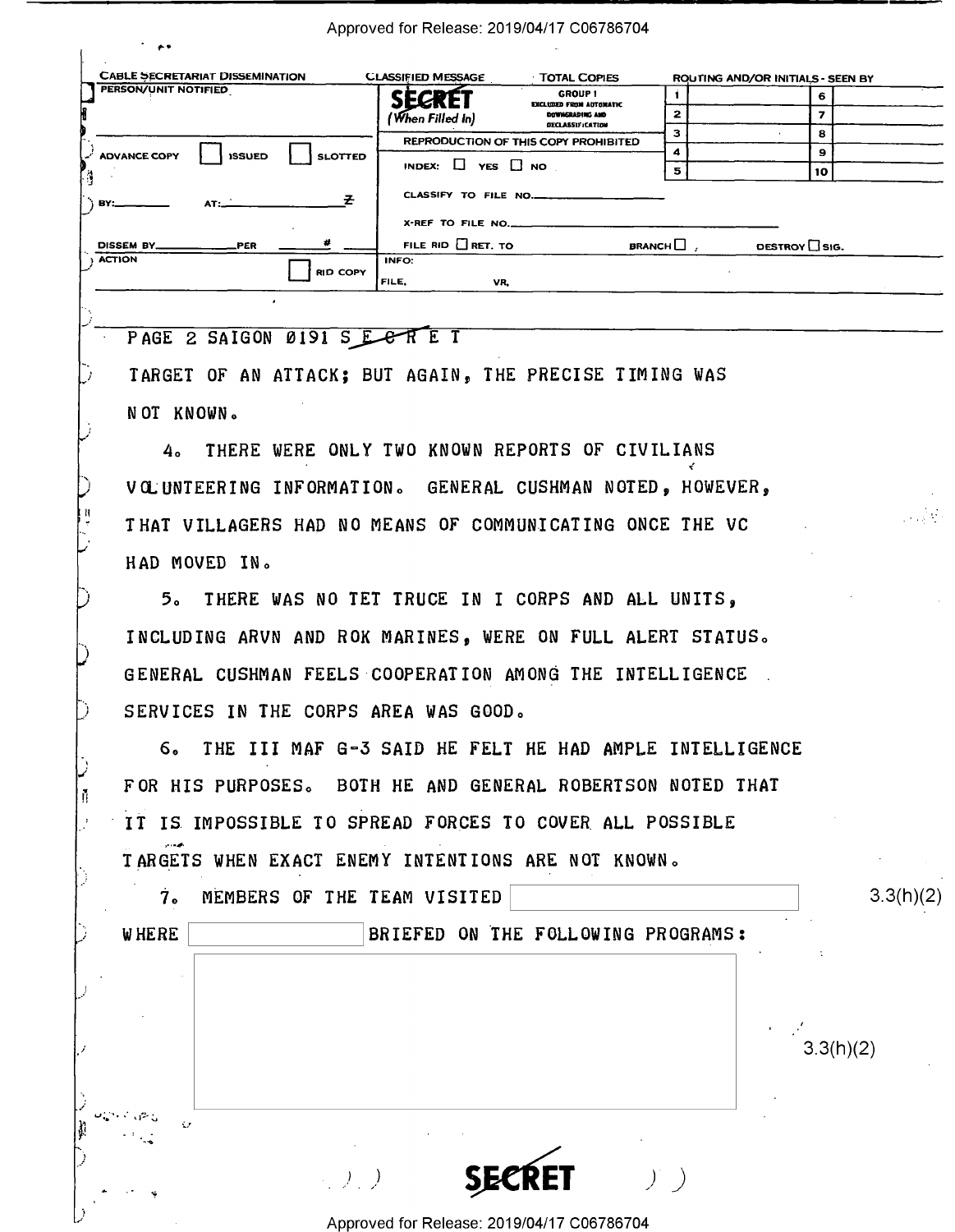|                                                                       | Approved for Release: 2019/04/17 C06786704<br><b>CLASSIFIED MESSAGE</b>            |                                    |                                                                                                                                                                                                                                                                                                             |                 |
|-----------------------------------------------------------------------|------------------------------------------------------------------------------------|------------------------------------|-------------------------------------------------------------------------------------------------------------------------------------------------------------------------------------------------------------------------------------------------------------------------------------------------------------|-----------------|
| <b>CABLE SECRETARIAL DISSEMINATION</b><br><b>PERSON/UNIT NOTIFIED</b> | <b>TOTAL COPIES</b><br><b>GROUP 1</b><br><b>SECRET</b>                             | ROU LING AND/OR INITIALS - SEEN BY | 6                                                                                                                                                                                                                                                                                                           |                 |
|                                                                       | EXCLUDED FROM AUTOMATIC<br>DOWNGRADING AND<br>(When Filled In)<br>DECLASSIFICATION | 2                                  | $\overline{\mathbf{z}}$                                                                                                                                                                                                                                                                                     |                 |
| сf.                                                                   | REPRODUCTION OF THIS COPY PROHIBITED                                               | з                                  | 8                                                                                                                                                                                                                                                                                                           |                 |
| <b>IDVANCE COPY</b><br><b>SLOTTED</b><br><b>ISSUED</b>                | INDEX: $\Box$ YES $\Box$ NO                                                        | 4<br>5                             | 9<br>10                                                                                                                                                                                                                                                                                                     |                 |
|                                                                       | CLASSIFY TO FILE NO.                                                               |                                    |                                                                                                                                                                                                                                                                                                             |                 |
| z                                                                     |                                                                                    |                                    |                                                                                                                                                                                                                                                                                                             |                 |
| PER<br><b>NSSEM BY.</b>                                               | X-REF TO FILE NO.<br>FILE RID RET. TO                                              | BRANCH                             | DESTROY CSIG.                                                                                                                                                                                                                                                                                               |                 |
| <b>ICTION</b>                                                         | INFO:                                                                              |                                    |                                                                                                                                                                                                                                                                                                             |                 |
| <b>RID COPY</b>                                                       | FILE.<br>VR,<br>÷.                                                                 |                                    |                                                                                                                                                                                                                                                                                                             |                 |
|                                                                       |                                                                                    |                                    |                                                                                                                                                                                                                                                                                                             |                 |
| $0191 - 5$<br>PAGE 3 SAIGON                                           | 모<br>$\overline{\textbf{e}}$<br>$\overline{\textbf{R}}$<br>t                       |                                    |                                                                                                                                                                                                                                                                                                             |                 |
|                                                                       |                                                                                    |                                    |                                                                                                                                                                                                                                                                                                             | 3.3(h)(2)       |
|                                                                       |                                                                                    |                                    |                                                                                                                                                                                                                                                                                                             |                 |
|                                                                       |                                                                                    |                                    |                                                                                                                                                                                                                                                                                                             |                 |
|                                                                       |                                                                                    |                                    |                                                                                                                                                                                                                                                                                                             |                 |
|                                                                       |                                                                                    |                                    |                                                                                                                                                                                                                                                                                                             |                 |
|                                                                       |                                                                                    |                                    |                                                                                                                                                                                                                                                                                                             |                 |
|                                                                       |                                                                                    |                                    | $\frac{1}{2}\sum_{i=1}^2\sum_{j=1}^2\sum_{j=1}^2\sum_{j=1}^2\sum_{j=1}^2\sum_{j=1}^2\sum_{j=1}^2\sum_{j=1}^2\sum_{j=1}^2\sum_{j=1}^2\sum_{j=1}^2\sum_{j=1}^2\sum_{j=1}^2\sum_{j=1}^2\sum_{j=1}^2\sum_{j=1}^2\sum_{j=1}^2\sum_{j=1}^2\sum_{j=1}^2\sum_{j=1}^2\sum_{j=1}^2\sum_{j=1}^2\sum_{j=1}^2\sum_{j=1}$ |                 |
|                                                                       |                                                                                    |                                    |                                                                                                                                                                                                                                                                                                             |                 |
|                                                                       |                                                                                    |                                    |                                                                                                                                                                                                                                                                                                             |                 |
|                                                                       |                                                                                    |                                    |                                                                                                                                                                                                                                                                                                             |                 |
|                                                                       | METHODS OF HANDLING AND COORDINATING INTELLIGENCE RECEIVED                         |                                    |                                                                                                                                                                                                                                                                                                             |                 |
|                                                                       |                                                                                    |                                    |                                                                                                                                                                                                                                                                                                             |                 |
|                                                                       | AND FROM OTHER<br>SOURCES WERE DISCUSSED                                           |                                    |                                                                                                                                                                                                                                                                                                             | 3.3(h)(2)       |
|                                                                       | IN CONSIDERABLE DETAIL AND IT WAS APPARENT THAT CLOSE                              |                                    |                                                                                                                                                                                                                                                                                                             |                 |
|                                                                       |                                                                                    |                                    |                                                                                                                                                                                                                                                                                                             |                 |
| COORDINATION HAD BEEN MAINTAINED AMONG                                |                                                                                    | AND THE                            |                                                                                                                                                                                                                                                                                                             | 3.3(h)(2)       |
|                                                                       | UNITED STATES AND GVN MILITARY AUTHORITIES.                                        |                                    |                                                                                                                                                                                                                                                                                                             | 3.3(h)(2)       |
|                                                                       |                                                                                    |                                    |                                                                                                                                                                                                                                                                                                             |                 |
| 8 <sub>o</sub>                                                        | PLEASE PASS TO DIA AND J-3;                                                        |                                    |                                                                                                                                                                                                                                                                                                             | ्।<br>3.3(h)(2) |
|                                                                       |                                                                                    |                                    |                                                                                                                                                                                                                                                                                                             | (3.3(h)(2)      |
|                                                                       |                                                                                    |                                    |                                                                                                                                                                                                                                                                                                             |                 |
| SEGRET                                                                |                                                                                    |                                    |                                                                                                                                                                                                                                                                                                             |                 |
|                                                                       |                                                                                    |                                    |                                                                                                                                                                                                                                                                                                             |                 |
| <b>BT</b>                                                             |                                                                                    |                                    |                                                                                                                                                                                                                                                                                                             |                 |
|                                                                       |                                                                                    |                                    |                                                                                                                                                                                                                                                                                                             | $\blacksquare$  |
|                                                                       |                                                                                    |                                    | ٠١                                                                                                                                                                                                                                                                                                          |                 |
|                                                                       |                                                                                    |                                    |                                                                                                                                                                                                                                                                                                             |                 |
|                                                                       |                                                                                    |                                    |                                                                                                                                                                                                                                                                                                             |                 |
|                                                                       |                                                                                    |                                    |                                                                                                                                                                                                                                                                                                             |                 |
|                                                                       |                                                                                    |                                    |                                                                                                                                                                                                                                                                                                             |                 |
|                                                                       |                                                                                    |                                    |                                                                                                                                                                                                                                                                                                             |                 |
|                                                                       |                                                                                    |                                    |                                                                                                                                                                                                                                                                                                             |                 |
|                                                                       |                                                                                    |                                    |                                                                                                                                                                                                                                                                                                             |                 |
|                                                                       |                                                                                    |                                    |                                                                                                                                                                                                                                                                                                             |                 |
|                                                                       |                                                                                    |                                    |                                                                                                                                                                                                                                                                                                             |                 |
|                                                                       | <b>SECRET</b>                                                                      |                                    |                                                                                                                                                                                                                                                                                                             |                 |
|                                                                       |                                                                                    |                                    |                                                                                                                                                                                                                                                                                                             |                 |
|                                                                       |                                                                                    |                                    |                                                                                                                                                                                                                                                                                                             |                 |